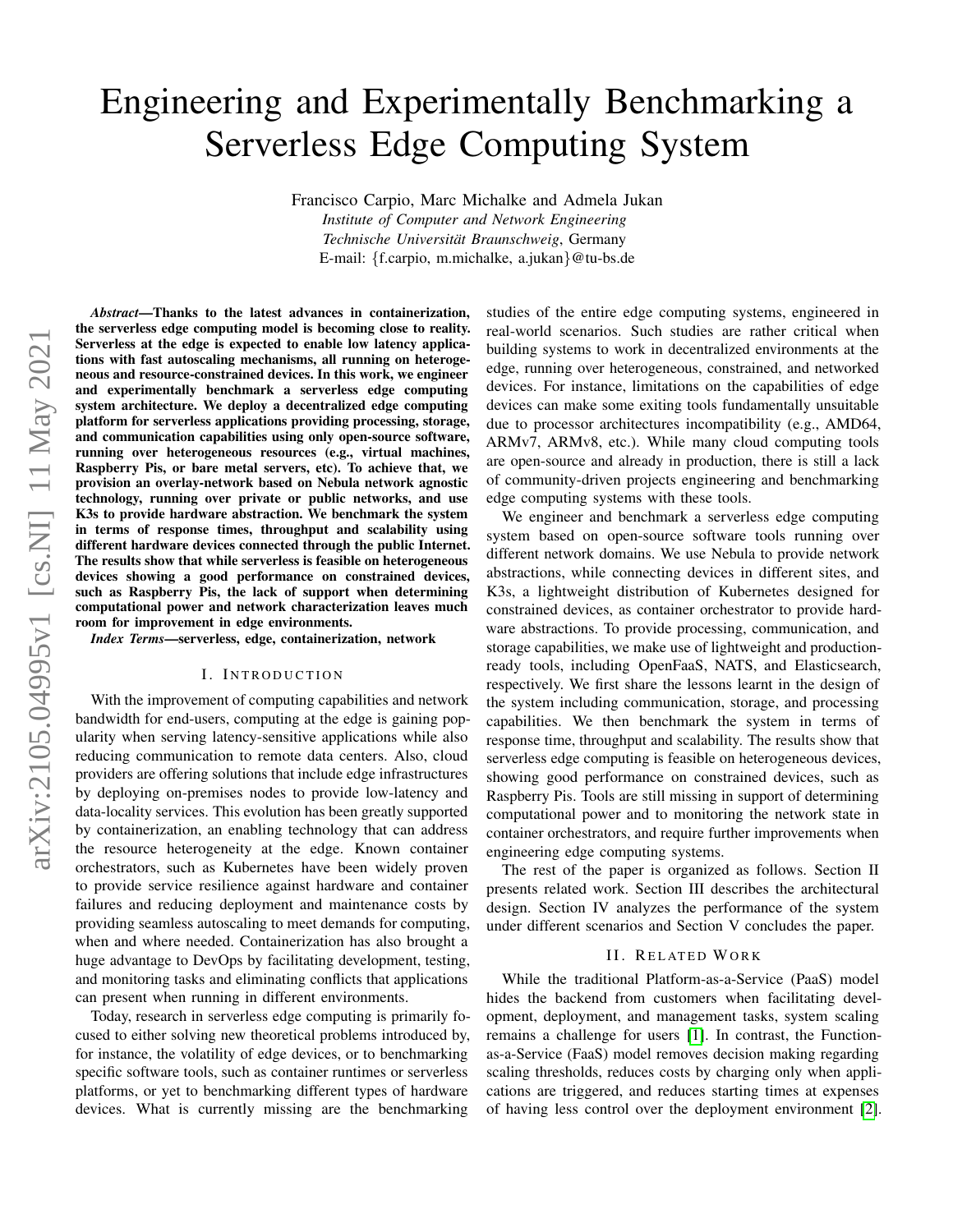<span id="page-1-0"></span>

Fig. 1: Architectural design of the proposed edge computing system model

This transition, however, would not have been possible without the latest advances in containerization, especially in edge devices [\[3\]](#page-5-2). In addition, the high performance that container orchestrators, such as Kubernetes, have already been proven in the cloud context, has been improving in the edge context by replacing, for instance, schedulers that consider the state of the network to address latency [\[4\]](#page-5-3). Unlike what is known for virtual machines (VMs) where resources are usually underused due to overprovisioning techniques necessary to handle peaks of requests, in serverless computing, resources can be provisioned instantly on demand while minimizing the costs and efforts for developers when dealing with scalability [\[5\]](#page-5-4).

Since traditional centralized cloud infrastructures are not expected to be able to handle the vast amount of data generated by IoT devices while assuring real-time interaction [\[6\]](#page-5-5), the idea of having a network of computing devices closer to the endusers becomes essential [\[7\]](#page-5-6). Edge computing is expected to be able to deal with high intensive computing applications, such as deep learning models [\[8\]](#page-5-7), while handling a high number of requests and ensuring very low latency [\[9\]](#page-5-8). Despite the advantages, the edge introduces significant challenges, including resource capability constraints, heterogeneity, resiliency and security, which still need to be addressed [\[10\]](#page-5-9). In this area, containerization becomes even more essential to address device heterogeneity [\[11\]](#page-5-10). The adoption of both serverless functions and containerization techniques, is the natural next step forward in the edge computing evolution, as also demonstrated in the commercial context [\[9\]](#page-5-8).

Despite the huge attraction that edge computing is presenting to both academia and industry, benchmarking studies of open source serverless platforms in the edge context are few and far between. Most of the related work analyzes and benchmarks the performance of cloud tools [\[12\]](#page-5-11), or compares various serverless frameworks [\[13\]](#page-5-12) in the edge context. To further contribute to this evolution, we propose the design of a serverless edgecentric computing system using open source tools already used in production and benchmark the system.

## III. ARCHITECTURAL DESIGN

We set the goal of building a system that can provide abstractions of processing, storage, and communication resources, so that dependency conflicts and redundancies are avoided, which is a challenge that developers and system administrators need to face. The proposed system architecture is illustrated in Fig. [1.](#page-1-0) First, it should be noted that the proposed architecture is built considering different network domains (i.e. private/public networks or clouds) and with the requirement set that it should be deployable over bare-metal (ARM- or x86-based) or hypervisor-based VMs (Infrastructure). The system abstraction includes three categories: network, hardware, and software. Network abstraction is achieved by creating an overlay peer-topeer network for the interconnection of the devices such that firewalls are avoided. Hardware abstraction is achieved by using of a container orchestrator which abstracts all the devices, deals with container lifecycle and scaling. Software abstraction is achieved by providing processing, communication, and storage capabilities, using a serverless framework, messaging system, and a database engine, as services to be used by applications. These applications can be created by deploying serverless functions (function x, function Y) which are agnostic from the underlying abstraction. For the reminder of this section, we go into implementation details of the abstraction layers, as well as the serverless functions used for the benchmarking of the system.

## *A. Network abstraction: Overlay networks*

When connecting devices located behind NATs (Network Address Translation) or firewalls, it is required to either apply manual NAT configurations, firewall rules, or to use traditional privacy-oriented VPN solutions (e.g., OpenVPN or Wireguard). While these VPN solutions can create mesh VPN networks by tunneling all traffic, their configuration is laborious and does not scale with an increased number of connected devices. Instead, new tools such as Nebula or Zerotier make use of easily scalable beaconing servers and UDP hole punching technique to directly interconnect devices over the network avoiding manual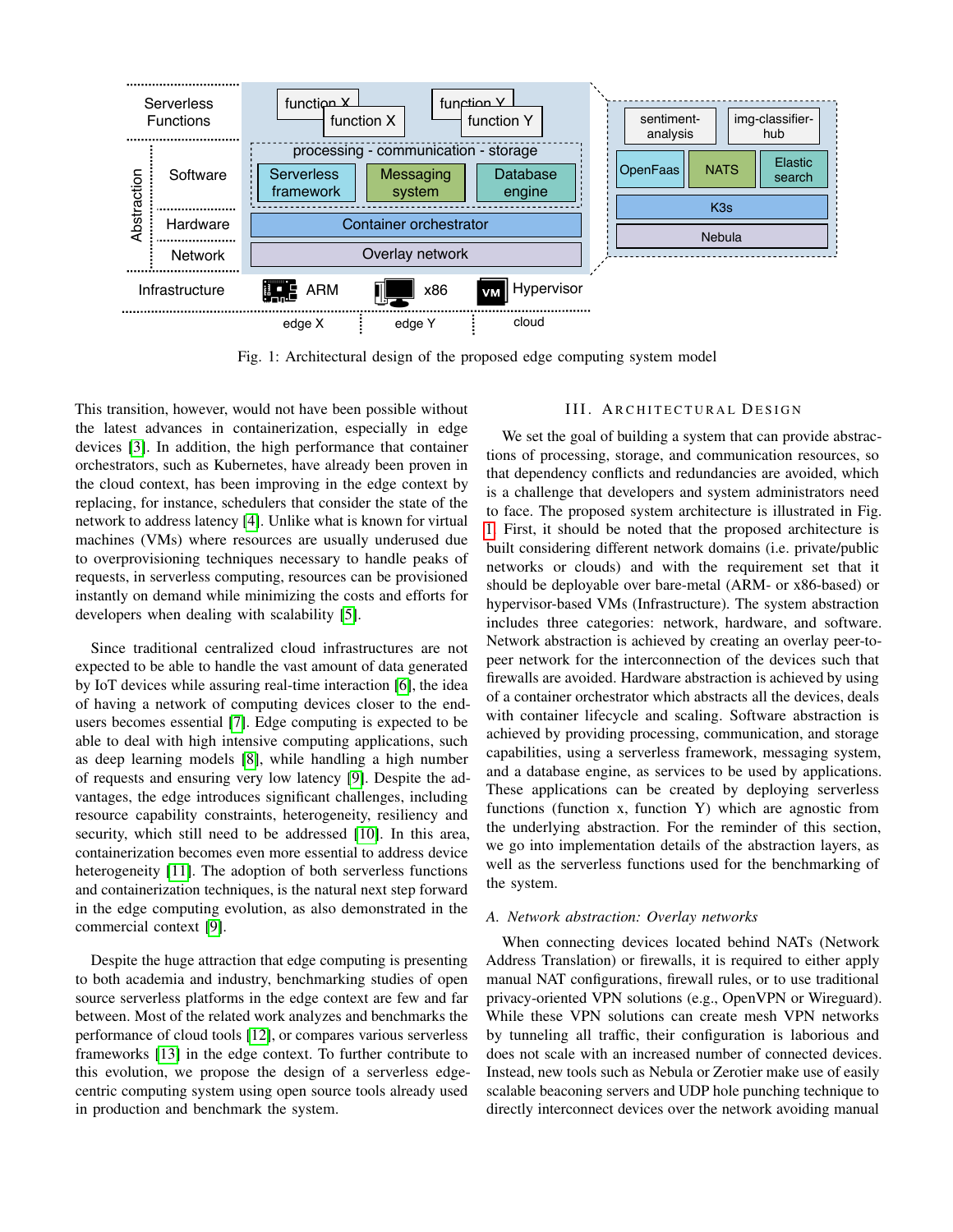firewall configurations and creating, in this way, mesh overlay networks. These tools are not privacy-oriented, so not all the traffic generated by a host is tunneled, but only additional network interfaces are created and used when communicating with the nodes within the created overlay network. Since this solution is simpler and more scalable in the edge context, in our implementation we choose Nebula, which is free and open-source developed by Slack's team. Nebula makes use of mutual authentication using certificates, traffic encryption via Diffie-Hellman key exchange, and AES-256-GCM in its default configuration, as well as traffic filtering. The clients connect to the lighthouse (i.e., beaconing server) first and then start the negotiation of paths between the clients. These paths remain configured by both clients using the UDP connections for keep-alive messages, if no data is transferred.

#### *B. Hardware abstraction: Container orchestration*

Container orchestrators are responsible for integrating, scaling, and managing containers, while at the same time providing security, networking, service discovery, monitoring, etc. Some cloud providers, such as Amazon, have developed their own orchestrators, while others support multiple, such as Kubernetes, Apache Mesos Marathon, or Docker Swarm. From all available options, Kubernetes is the most widely adopted in large production environments. It has the advantage of not being constrained to one specific container runtime, but open to Docker, containerd, CRI-O, or any following the Kubernetes Container Runtime Interface specifications. We choose a lightweight Kubernetes distribution built for the edge, known as K3s, which comes with all needed components into a single binary of less than 40MB. K3s achieves this small size compared to other distributions by dropping some storage drivers and cloud providers not needed for its purpose.

#### *C. Software abstraction: Serverless framework*

While containerization facilitates the packaging and deployment of applications, administrators are still responsible for the scalability management of container orchestration systems. The serverless model removes this need for the administrator to manage the scaling. Serverless functions are small pieces of code that are only executed when they are explicitly triggered. Typically these functions have a specific purpose, are stateless, and run for short periods of time. Some cloud providers, such as Amazon with Lambda or Google with Cloud functions, are already offering the deployment of functions by providing IDEs, SDKs, plugins, etc. In the open-source community, serverless platforms such as OpenFaaS, OpenWhisk, or Kubeless are currently under development. In our implementation, we make use of OpenFaaS due to the maturity and minimum hardware requirements compared to the other options. OpenFaaS provides a means to deploy containerized functions without having to deal with context-specific APIs.

## *D. Software abstraction: Messaging system*

When developing applications based on microservice architectures, the design of APIs for the communication between

components can follow different styles such as RPC, REST, query, or event-driven, where their choice will depend on the use case. When developing a scalable system for a larger number of devices, client-server communication is not feasible; instead, the publish-subscribe model is preferable. In this context, while traditional publish-subscribe message brokers (e.g., RabbitMQ or AMQP) can serve that purpose, event-driven messaging systems, such as Apache Kafka or NATS bring some advantages. These messaging systems are typically based on distributed logging which offers good scalability, persistency, high availability, and fault-tolerance while assuring real-time communication. Their persistency allows microservices to restore their state anytime in case of failures, which is critical in large-scale cloud applications, but also the edge benefits from this feature where systems tend to be less reliable in terms of hardware and communication. From the available open-source platforms, we choose NATS which is lightweight compared to other options and is officially available via Docker Hub.

## *E. Software abstraction: Database engine*

Containerization introduces a new issue regarding data persistency, which tools like Docker or Kubernetes solve by making use of volumes to persist data on disk that can be restored when containers restart. Containerization allows for multiple database instances with subsets of the whole data instead of traditional monolithic databases. While database management systems can be either relational or non-relational, the choice strictly depends on the kind of data. Since, in our case, no data schemas are predefined, NoSQL is more adequate. Of this type, there are four main categories: key-value store, document-, graph-, and column-based. Document-based are indeed those designed for flexibility and typically make use of XML or JSON formats to store data which enables developers to perform integration with their code without redundant conversions. While there are multiple tools making use of this type of database as a backend system, we focus on search engines, which are optimized for searching and can deal with large amounts of content. The most popular open-source option and widely used in the industry is Elasticsearch; a scalable, distributed full-text search engine that makes use of JSON documents and offers a built-in RESTful API.

#### *F. Serverless Functions*

We use two different serverless functions for the testing of the proposed system; *sentiment-analysis* and *img-classifier-hub*. The functions are written in Python and containerized following the guidelines provided by OpenFaas to be production-ready. The *sentiment-analysis* makes use of the TextBlob [\[14\]](#page-5-13) project to analyze the polarity and subjectivity of a given text. The *img-classifier-hub* is based on machine learning, making use of the Inception v3 model [\[15\]](#page-5-14) using Tensorflow Hub to classify images based on a set of predefined labels. Both functions have been containerized for both AMD64 and ARM64 CPU architectures<sup>[1](#page-2-0)</sup> and are publicly available via Docker Hub.

<span id="page-2-0"></span><sup>1</sup>Carpio, Francisco. Fcarp10/Openfaas-Functions. GitHub, 23 Apr. 2021, github.com/fcarp10/openfaas-functions. Accessed 28 Apr. 2021.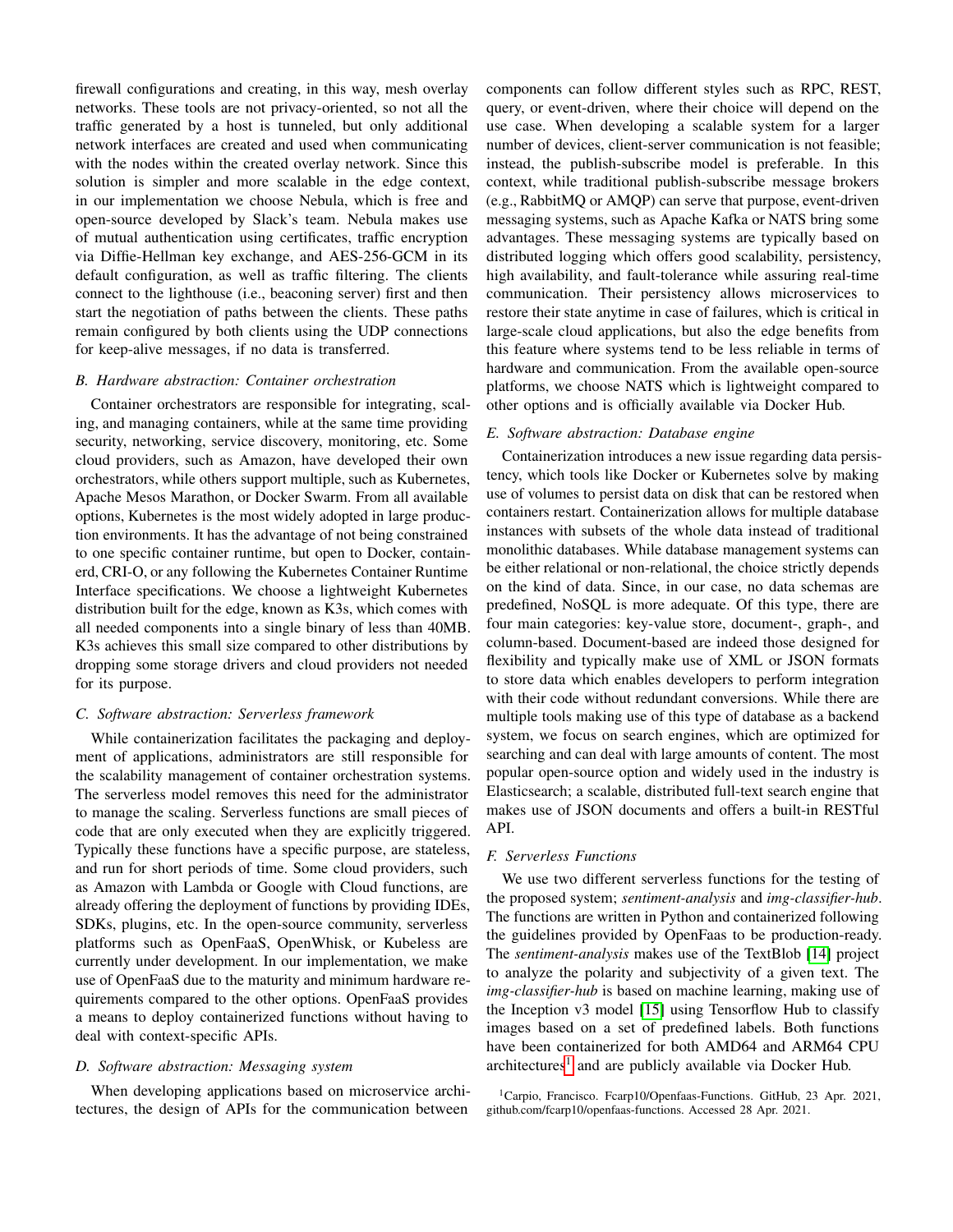<span id="page-3-0"></span>

Fig. 2: Testbed

TABLE I: Device specifications

<span id="page-3-1"></span>

| <b>Name</b>   | <b>Type</b> | Location | <b>CPU</b>    | Memory |
|---------------|-------------|----------|---------------|--------|
| Hypervisor    | workstation | OΡ       | Ryzen 9 5900X | 32 GB  |
| Master        | VМ          | OΡ       | 4 vCPU        | 8 GB   |
| Workers 1-2   | VМ          | OΡ       | $2$ vCPU      | 8 GB   |
| <b>Tester</b> | laptop      | OΡ       | i7-3632OM     | 12 GB  |
| Lighthouse    | RPi 4       | OΡ       | Cortex-A72    | 8 GB   |
| RPi workers   | RPi 4       | RS       | $Cortex-A72$  | 8 GB   |
| Workers 3-4   | VM          | ΜD       | 2 vCPU        | 8 GB   |

#### IV. EXPERIMENTAL BENCHMARKING

The experimental benchmarking and performance evaluation is carried out in the testbed implementation shown in Fig. [2.](#page-3-0) The testbed connects to three different sites via Nebula: onpremises (Springe, Germany), a remote site (Braunschweig, Germany) and a cloud datacenter (Brasilia, Brasil). On-premises consists of a workstation hosting 3 VMs (one master and 2 workers), a Raspberry Pi (RPi) running as lighthouse and a laptop as tester machine with one GbE interface connected directly to an interface of the workstation and a second GbE interface connected to a GbE switch, which is at the same time connected to a GbE router with 10/200 Mbps (uplink/downlink) internet connection. The remote site consists of 4 RPis working as worker nodes connected to a GbE switch and a GbE router with a  $0.5/1$  Gbps internet connection. In the remote datacenter, 2 VMs as worker nodes are allocated by the GigaCandanga datacenter. The remaining hardware specifications are described in Table [I.](#page-3-1) K3s is then deployed on the master and worker nodes using the IP addresses provided by Nebula. Once the cluster is set up, the OpenFaaS components are deployed and constrained to the master node while the functions are deployable on any worker. NATS and Elasticsearch are deployed on every worker in the cluster, so each component has one replica per worker node. For the evaluation, four different scenarios are considered depending on the resources: 1) on-premises only (OP), 2) remote site only (RS), 3) cloud datacenter only (CD) and 4) all sites together (AS). For all scenarios, benchmarking is performed by redeploying the cluster and then running the same series of tests from the tester machine to ensure comparability.

<span id="page-3-3"></span>TABLE II: Baremetal/Nebula latencies between devices (ms)

| from - to   | mean        | min         | max         | std        |
|-------------|-------------|-------------|-------------|------------|
| $RS - RS$   | 0.21/1.23   | 0.19/0.85   | 0.30/1.77   | 0.02/0.28  |
| $RS - test$ | 32.57/27.57 | 28.37/25.74 | 44.44/34.33 | 2.63/1.63  |
| $CD - CD$   | 0.85/1.32   | 0.31/0.46   | 4.24/10.06  | 0.55/1.13  |
| $CD - test$ | 238.9/231.5 | 227 7/229 1 | 451.9/242.4 | 30.35/1.75 |
| $OP - OP$   | 0.33/0.78   | 0.24/0.57   | 0.46/1.25   | 0.05/0.1   |
| $OP - test$ | 0.57/1.17   | 0.42/0.79   | 0.69/1.97   | 0.05/0.17  |
| $RS$ - $CD$ | 231.0/232.1 | 230.5/231.6 | 231.6/234.2 | 0.24/0.28  |

## *A. Networking*

The network latencies are measured over TCP connections using *tcp-latency*[2](#page-3-2) , a python tool based on *netperf*, over 500 repetitions (see Table [II\)](#page-3-3). As we can expect, the obtained speeds when using Nebula are only slightly slower compared to baremetal in all the cases when testing nodes within the same site (i.e., from RS to RS, from CD to CD, etc.). This is due to Nebula nodes only asking the lighthouse for the target nodes location once and then following the shortest path for the traffic; in this case, Nebula traffic never leaves the site. More interesting is the case when Nebula speeds are even faster than baremetal (i.e., from RS to test and CD to test). This behavior is due to Nebula encapsulating the traffic using UDP which suggests traffic prioritization by intermediate routers in the network since devices located within the same site have been confirmed to not exhibit this behavior. This observation is not unique to our setup but has been confirmed by Nebula developers to also occur when benchmarking their systems.

## *B. Processing*

We use  $Hey^3$  $Hey^3$  as one of the third-party tools recommended by the OpenFaaS project, to benchmark the OpenFaaS functions. To trigger the functions, HTTP POST requests are sent with a specific sentence to analyze, in the case of *sentiment-analysis*, or with the URL of an image, for the case of *img-classifierhub*. The functions are stressed with a concurrent number of threads, from 1 to 1000 for *sentiment-analysis* and from 1 to 30 for *img-classifier-hub*, where the total number of requests is constant for all tests, being 200000 for *sentiment-analysis* and 25000 for *img-classifier-hub*. After each test, the system is released for 15 minutes to scale down. For all tests, *-disablecompression* and *-disable-keepalive* parameters are provided to ensure that the TCP sessions are not reused and the load is distributed amongst all available containers.

*1) sentiment-analysis:* Fig. [3a](#page-4-0) shows the response of *sentiment-analysis* with different numbers of concurrent threads using boxplots for the four scenarios: OP, RS, CD, and AS. In the OP case, we can see how the median value is almost always the lowest compared to the other cases, and the interquartile range increases with the number of threads due to the number of replicas being limited to the available resources. In the RS case, the median response times are always higher than OP also

<span id="page-3-4"></span><sup>3</sup>Dogan, Jaana. Rakyll/Hey. GitHub, 15 Apr. 2021, github.com/rakyll/hey.

<span id="page-3-2"></span> ${}^{2}$ González, Daniel. Dgzlopes/Tcp-Latency. GitHub, 26 Apr. 2021, github.com/dgzlopes/tcp-latency. Accessed 26 Apr. 2021.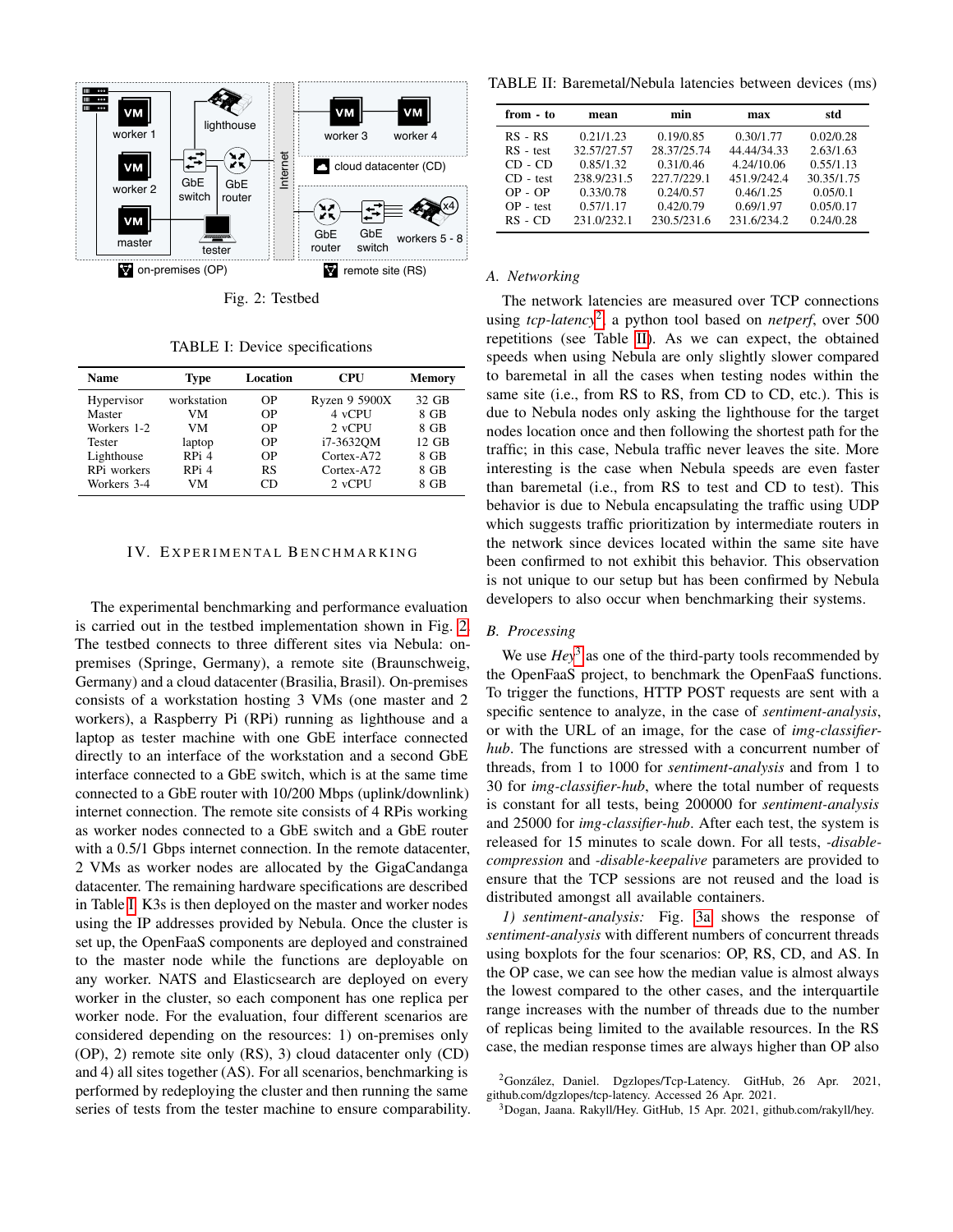<span id="page-4-0"></span>

Fig. 3: *sentiment* and *img-classifier-hub* average response times

with a lower interquartile range, basically due to the effect of the network delay. This effect is more obvious in the CD case where, despite the processing capabilities being the same as in OP, the huge delay of the network makes the response times quite similar, independent of the number of threads. So in this case the influence of the processing time is very small compared to the time added by the network latency. In most tests, the AS case behaves closer to the RS case unless stressed with a single thread. This is due to Kubernetes typically spawning replicas based on the number of CPU cores and the amount of RAM that the node has, so here the RPis are seen as the nodes with the most resources (i.e., 4 cores and 8GB RAM per RPi), even though those resources deliver lower effective performance than the ones of the VMs. This leads to no benefit being provided by clustering all devices in this scenario for this specific function.

*2) img-classifier-hub:* The response time obtained by the *img-classifier-hub* is shown in Fig. [3b.](#page-4-1) Contrary to the previous case, this function is highly CPU intensive which leads to higher overall response times. For this reason, the maximum number of concurrent threads is limited to 30, assuring, in this way, a low number of bad responses resulting from timeouts occurring when requests cannot be served. For a fair comparison, only valid responses are considered. With these functions, we can see how the processing time in the RS case has a much higher impact on the response time than the network latency due to the RPis being far slower in processing than the VMs. In this case, the VMs in the cloud case exceed the RPis response speed even though the network latency is much higher. For the AS case here, we can see how the interquartile range is spread and the median is positioned between the other cases. This is again due to the Kubernetes pods being assigned across different sites, so the expected response times vary depending on which container the request is processed.

## *C. Messaging*

*NATS-bench* is maintained by the NATS project and offers automatic deployment of N to M number of publishers and

<span id="page-4-2"></span><span id="page-4-1"></span>

<span id="page-4-3"></span>subscribers, respectively, for performance evaluation. The parameters for each test are 64 Bytes for message size and 10000 for the total number of messages. The whole benchmark is repeated five times and the resulting throughput for each test is averaged. Fig. [4a](#page-4-2) and Fig. [4b](#page-4-3) show the throughput of the publishers and subscribers in messages per second, respectively comparing all four scenarios for the configurations 1:1, 1:5, 5:1, and 5:5. As expected, the OP case is the one offering a higher throughput compared to the other cases since the node in use is closer to the tester machine, and the performance decreases when adding more publishers/subscribers. The RS performs around 10 times worse than the OP case, but here the degradation of performance with a higher number of publishers/subscribers is not that as evident as in the previous case. This is most likely since there are 4 different devices (i.e. RPis) in the RS case, so 4 replicas of NATS instead of only 2 (one per VM) as we have in the OP. So even though the RPis have slower CPUs, they can handle more publishers/subscribers without degrading performance. The performance of the CD case is, in this case, 10 times worse than RS with a considerable variance. Since the computational resources are the same as in the OP case, this variance is clearly introduced by the network latency, probably causing stream interruptions. The AS case shows extreme variance in 1:1 due to the pods serving the requests being assigned randomly to the different nodes in